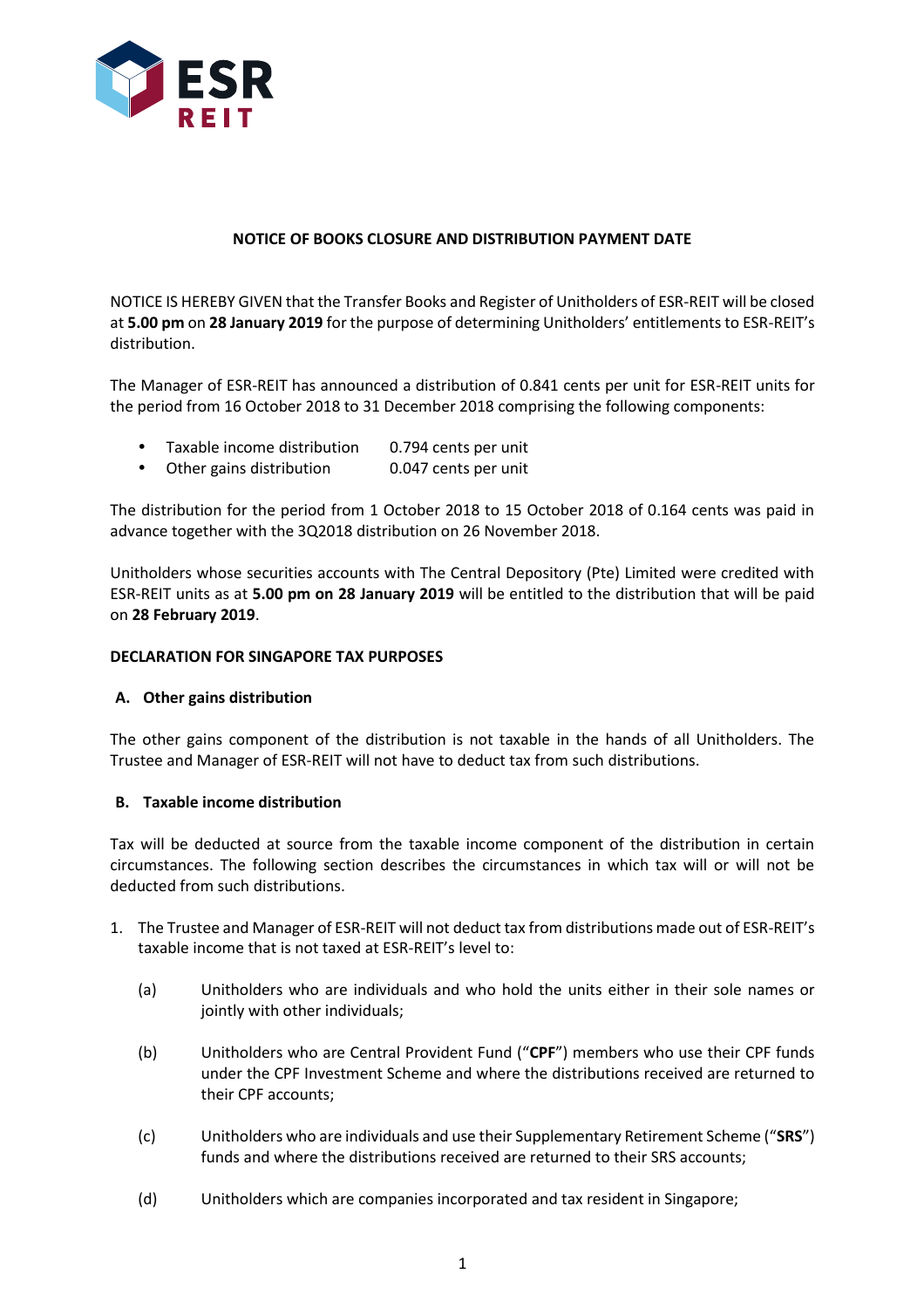

- (e) Unitholders which are Singapore branches of companies incorporated outside Singapore;
- (f) Unitholders which are body of persons (excluding companies or partnerships) incorporated or registered in Singapore, such as:
	- (i) statutory boards;
	- (ii) co-operative societies registered under the Co-operative Societies Act (Cap. 62);
	- (iii) trade unions registered under the Trade Unions Act (Cap. 333);
	- (iv) charities registered under the Charities Act (Cap. 37) or established by any written law;
	- (v) town councils;
- (g) Unitholders which are international organisations that are exempt from tax on such distributions by reason of an order made under the International Organisations (Immunities and Privileges) Act (Cap. 145); and
- (h) Unitholders which are real estate investment trust exchange-traded funds ("**REIT ETFs**") which have been accorded the tax transparency treatment.
- 2. For distributions made to Unitholders who do not fall within the categories stated under Note 1 above, the Trustee and the Manager of ESR-REIT will deduct tax at the rate of 10% if the Unitholders are foreign non-individual investors. A foreign non-individual investor is one which is not a resident of Singapore\* for income tax purposes and:
	- (a) which does not have a permanent establishment^ in Singapore; or
	- (b) which carries on any operation in Singapore through a permanent establishment in Singapore, where the funds used to acquire the units in ESR-REIT are not obtained from that operation.
- 3. Unitholders are required to complete the applicable Section A, B or C of the "*Declaration for Singapore Tax Purposes Form A*" ("**Form A**") if they fall within the categories (d) to (h) stated under Note 1 or Section D of Form A if they qualify as a foreign non-individual investor as described under Note 2.
- 4. The Trustee and the Manager of ESR-REIT will rely on the declarations made in Form A to determine (i) if tax is to be deducted for the categories of Unitholders listed in (d) to (h) under Note 1; and (ii) if tax is to be deducted at the rate of 10% for distributions to foreign non-individual investors as described under Note 2.
- 5. **Unitholders who fall within categories (a) to (c) under Note 1 are not required to submit Form A.** The gross distribution received by these unitholders (irrespective of their tax residence status) is exempt from tax. However, this tax exemption does not apply to such unitholders in respect of distribution derived by them through a partnership in Singapore or from the carrying on of a trade, business or profession. Such unitholders, i.e. to whom the exemption does not apply, must declare the distribution received as income in their income tax returns.
- 6. Unitholders who do not fall within the categories of Unitholders listed in Note 1 and Note 2 above can choose not to return Form A as tax will be deducted from the distributions made to them at the prevailing corporate tax rate in any case.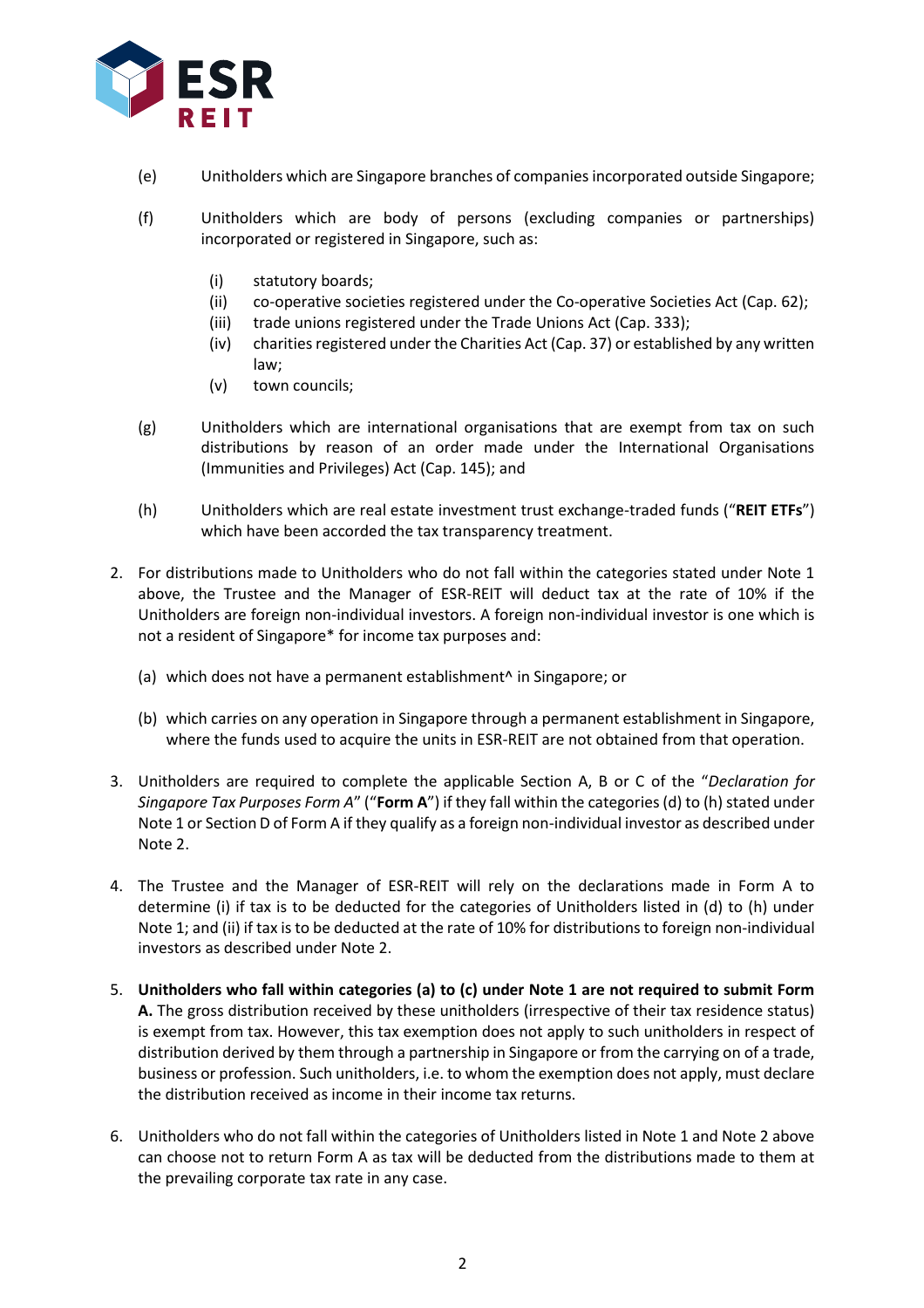

- 7. The Trustee and the Manager of ESR-REIT will deduct tax at the prevailing corporate tax rate from distributions made out of ESR-REIT's taxable income that is not taxed at ESR-REIT's level, in respect of units held by depository agents except where the beneficial owners of these units are:
	- (a) Individuals and the units are not held through a partnership in Singapore;
	- (b) Qualifying unitholders as listed in categories (d) to (h) under Note 1; or
	- (c) Foreign non-individual investors.

For units held through the depository agents, the depository agents must complete the "*Declaration by Depository Agents for Singapore Tax Purposes Form B*" ("**Form B**") and its annexes (Annex 1 for individuals, Annexes 2 and 2.1 for qualifying Unitholders and Annex 3 for foreign nonindividuals).

- 8. Form A and Form B (and its annexes) will be sent to Unitholders and depository agents respectively, by ESR-REIT's Unit Registrar, B.A.C.S. Private Limited, on or around **30 January 2019.**
- 9. Unitholders (Form A) and depository agents (Form B and its annexes) will have to complete the forms legibly and send it to the Unit Registrar such that it is received by **5.00 p.m. on 14 February 2019**. The Trustee and the Manager of ESR-REIT will rely on the declarations made in Form A and Form B to determine if tax is to be deducted. Failure to comply with any of these requirements will render Form A and Form B invalid and the Trustee and the Manager of ESR-REIT will be obliged to deduct the appropriate amount of tax from the distributions in respect of which this announcement is made.
- 10. Unitholders who hold units under the Central Provident Fund Investment Scheme ("**CPFIS**") and the Supplementary Retirement Scheme ("**SRS**") do not have to return the Form as they will receive gross distributions paid to their respective CPFIS and SRS accounts.

## **IMPORTANT REMINDER**

**Unitholders and depository agents must complete and return the "***Declaration for Singapore Tax Purposes Form A and Form B (and its annexes)" to* **B.A.C.S. Private Limited's office by 5.00 pm on 14 February 2019 in order to receive the distributions either at gross or at net as described above.**

## **DECLARATION IN INCOME TAX RETURN**

This distribution is considered as income for the year 2018. Beneficial owners of these distributions, other than those who are exempt from tax on distributions, are required to declare the taxable income component of the distributions as taxable income in their income tax return for the Year of Assessment 2019.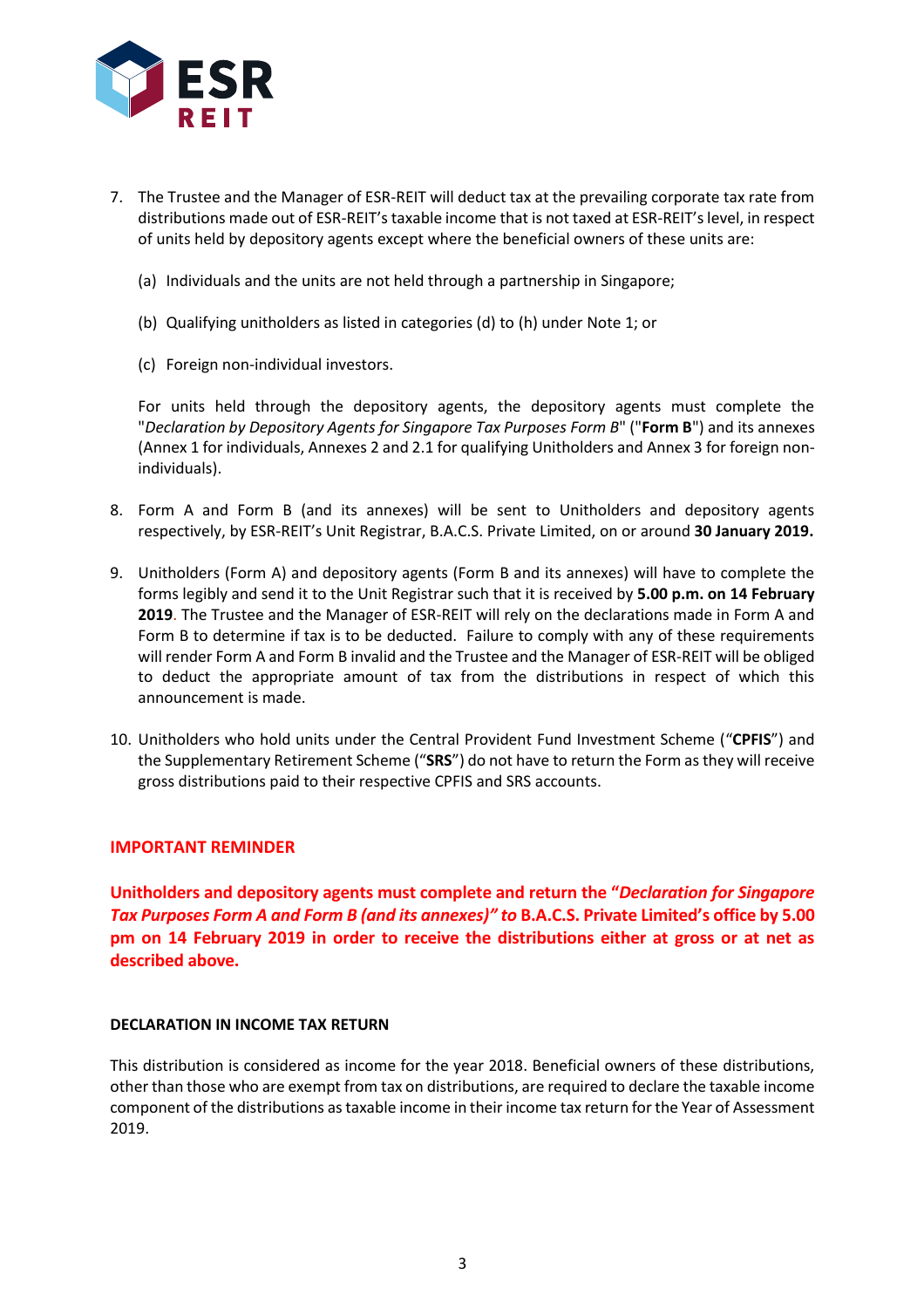

#### **IMPORTANT DATES AND TIMES**

| <b>Timeline</b>                     | Event                                                                                                                                                                                       |
|-------------------------------------|---------------------------------------------------------------------------------------------------------------------------------------------------------------------------------------------|
| 9.00 a.m., 25 January 2019 (Fri)    | Units will be traded ex-distribution                                                                                                                                                        |
| 5.00 p.m., 28 January 2019 (Mon)    | Closure of ESR-REIT's Transfer Books and Register of<br>Unitholders                                                                                                                         |
| 5.00 p.m., 14 February 2019 (Thurs) | Unitholders and depository agents must have<br>completed and returned the "Declaration for<br>Singapore Tax Purposes Form A and Form B" to the<br>Unit Registrar, B.A.C.S. Private Limited. |
| 28 February 2019 (Thurs)            | Payment of distribution                                                                                                                                                                     |

Should Unitholders have any queries in relation to these procedures, please do not hesitate to contact:

ESR Funds Management (S) Limited Lawrence Chan Chief Financial Officer Tel: +65 6222 3339 lawrence.chan@esr-reit.com.sg

By Order of the Board ESR Funds Management (S) Limited As Manager of ESR-REIT (Company Registration No. 200512804G, Capital Markets Services Licence No. 100132-5)

Adrian Chui Chief Executive Officer 18 January 2019

## **Notes**

- \* A Company is not a resident of Singapore if the management and control of its business is exercised outside Singapore.
- ^ Under the Singapore Income Tax Act, permanent establishment means a fixed place where business is wholly or partly carried on including a place of management, a branch, an office, a factory, a warehouse, a workshop, a farm or plantation, a mine, oil well, quarry or other place of extraction of natural resources, a building or work site or a construction, installation or assembly project. A unitholder shall be deemed to have a permanent establishment in Singapore if it:
	- (i) carries on supervisory activities in connection with a building or work site or a construction, installation or assembly project; or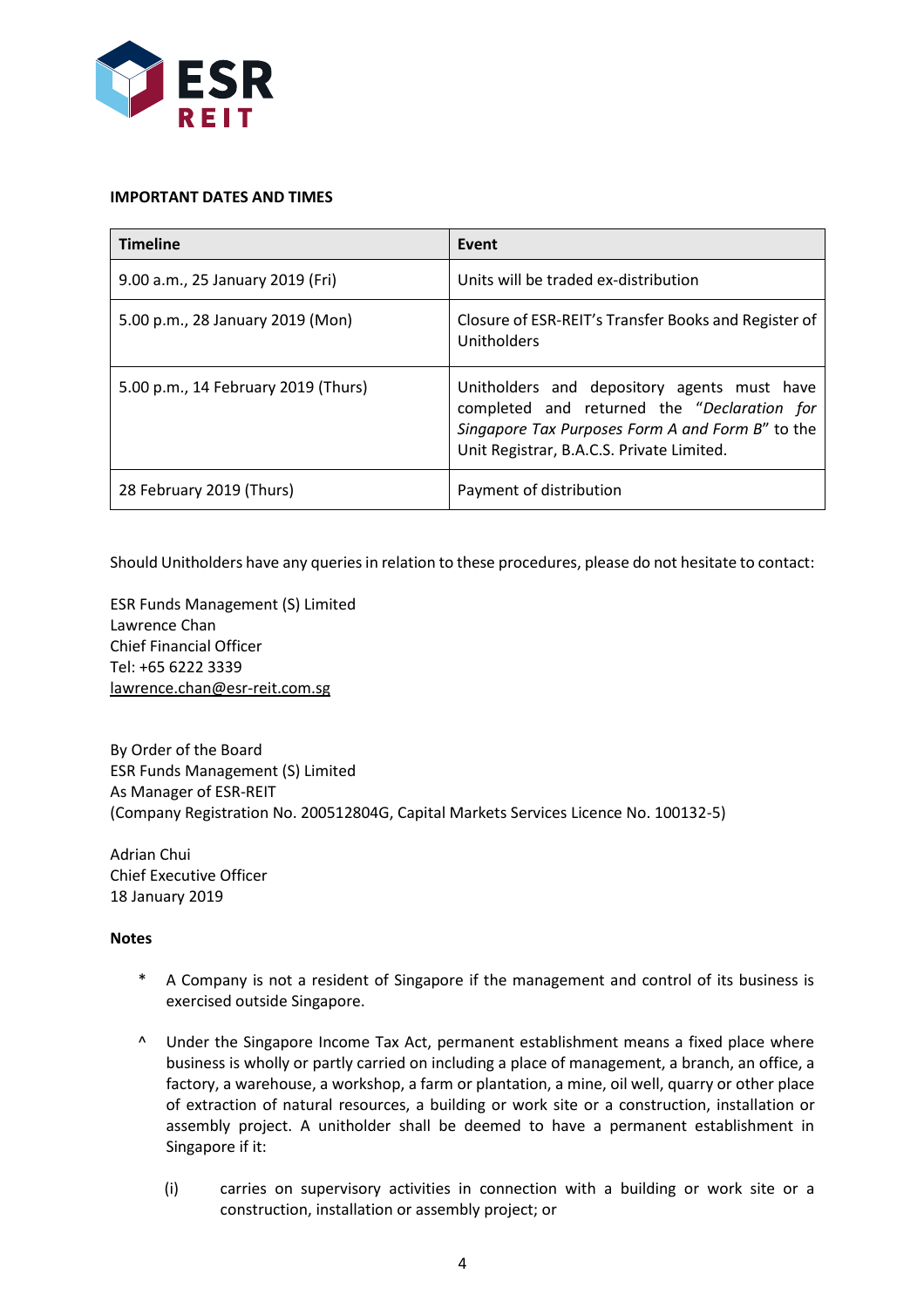

- (ii) has another person acting on the Unitholder's behalf in Singapore who:
	- (a) has and habitually exercises an authority to conclude contracts;
	- (b) maintains stock of goods or merchandise for the purpose of delivery on its behalf; or
	- (c) habitually secures orders wholly and almost wholly for the Unitholder or for such other enterprises as are controlled by the Unitholder.

## **About ESR-REIT**

ESR-REIT has been listed on the Singapore Exchange Securities Trading Limited since 25 July 2006.

ESR-REIT invests in quality income-producing industrial properties and as at 31 December 2018 has a diversified portfolio of 57 properties located across Singapore, with a total gross floor area of approximately 14.1 million sq ft and a property value of S\$3.02 billion<sup>1</sup>. The properties are in the following business sectors: General Industrial, Light Industrial, Logistics/Warehouse, Hi-Specs Industrial, and Business Park, and are located close to major transportation hubs and key industrial zones island-wide.

The Manager's objective is to provide Unitholders with a stable and secure income stream through the successful implementation of the following strategies:

- Acquisition of value-enhancing properties;
- Pro-active asset management;
- Divestment of non-core properties; and
- Prudent capital and risk management.

ESR Funds Management (S) Limited, the Manager of ESR-REIT, is owned by namely, ESR Cayman Limited ("**ESR**") (67.3%), Shanghai Summit Pte. Ltd. (25.0%), and Mitsui & Co., Ltd (7.7%).

For further information on ESR-REIT, please visit www.esr-reit.com.sg.

## **About the Sponsor ESR**

 $\overline{a}$ 

ESR is a leading Asia-Pacific focused logistics real estate platform. Co-founded by senior management and Warburg Pincus, ESR is backed by some of the world's preeminent investors including APG, SK Holdings, JD.com, CITIC CLSA, Goldman Sachs, CPPIB, PGGM, Ping An and Allianz. The ESR platform represents one of the largest in the Asia-Pacific region, spanning across the People's Republic of China, Japan, Singapore, South Korea, Australia and India. As at 30 September 2018, the company's assets under management (AUM) exceeded US\$14 billion, and the gross floor area (GFA) of projects owned and under development stood at approximately 11 million square metres**.** 

<sup>1</sup> Includes valuation of 7000 Ang Mo Kio Avenue 5 on a 100% basis, of which ESR-REIT has 80% economic interest.